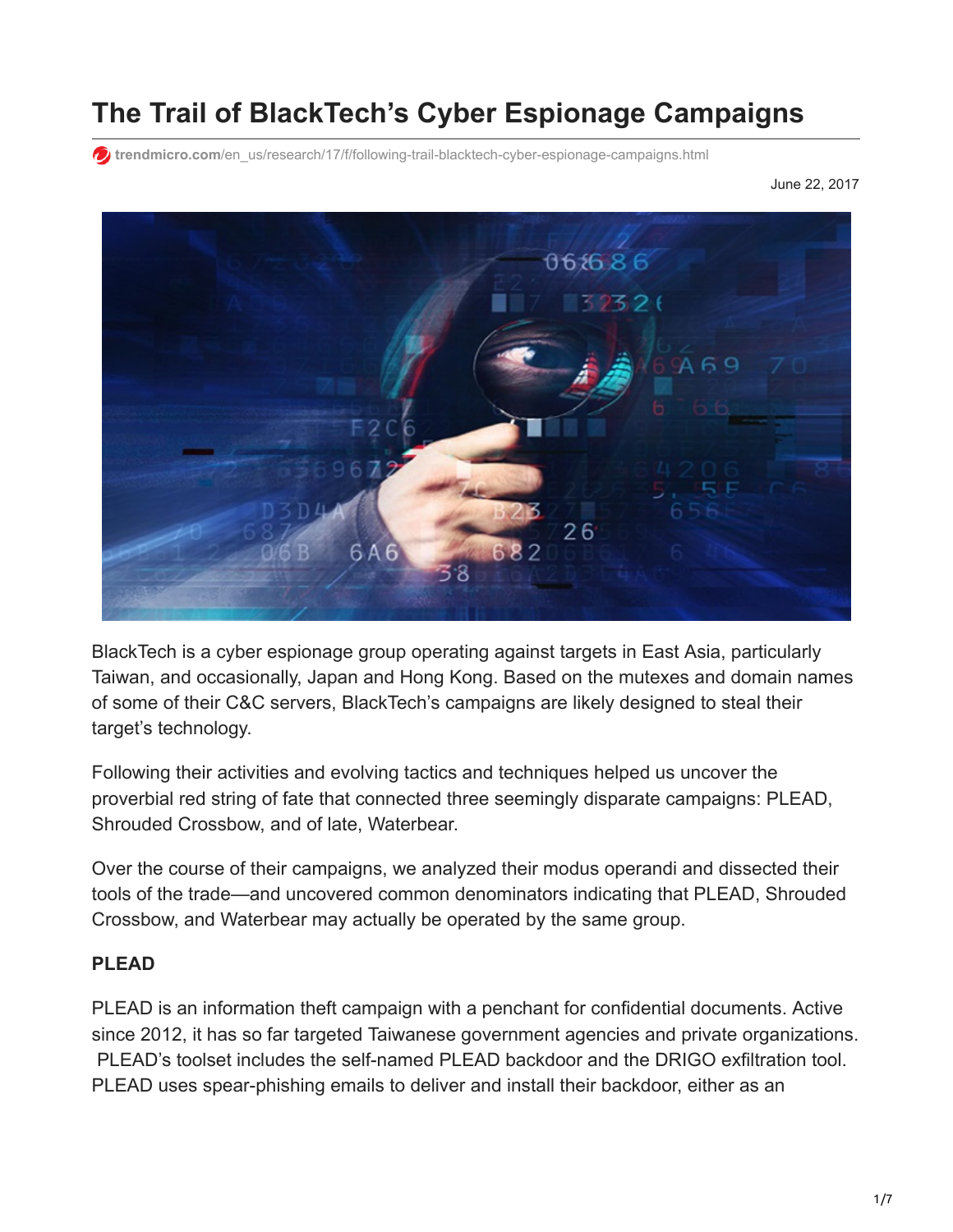attachment or through links to cloud storage services. Some of the cloud storage accounts used to deliver PLEAD are also used as drop off points for exfiltrated documents stolen by DRIGO.

PLEAD's installers are disguised as documents using the [right-to-left-override](http://krebsonsecurity.com/2011/09/right-to-left-override-aids-email-attacks/) (RTLO) technique to obfuscate the malware's filename. They are mostly accompanied by decoy documents to further trick users. We've also seen PLEAD use exploits for these vulnerabilities:

- [CVE-2015-5119](http://blog.trendmicro.com/trendlabs-security-intelligence/unpatched-flash-player-flaws-more-pocs-found-in-hacking-team-leak/), [patched](https://helpx.adobe.com/security/products/flash-player/apsa15-03.html) by Adobe last July, 2015
- [CVE-2012-0158](http://blog.trendmicro.com/trendlabs-security-intelligence/cve-2012-0158-exploitation-seen-in-various-global-campaigns/), [patched](https://technet.microsoft.com/en-us/library/security/ms12-027.aspx) by Microsoft last April, 2012
- [CVE-2014-6352](http://blog.trendmicro.com/trendlabs-security-intelligence/microsoft-windows-hit-by-new-zero-day-attack/), [patched](https://technet.microsoft.com/en-us/library/security/3010060.aspx) by Microsoft last October, 2014
- [CVE-2017-0199](http://blog.trendmicro.com/trendlabs-security-intelligence/april-patch-tuesday-microsoft-patches-office-vulnerability-used-zero-day-attacks/), [patched](https://portal.msrc.microsoft.com/en-US/security-guidance/advisory/CVE-2017-0199) by Microsoft last April, 2017

PLEAD also dabbled with a short-lived, fileless version of their malware when it obtained an [exploit for a Flash vulnerability \(CVE-2015-5119\) that was leaked during the Hacking Team](http://blog.trendmicro.com/trendlabs-security-intelligence/hacking-team-flash-zero-day-integrated-into-exploit-kits/) breach.



## *Figure 1: How PLEAD utilizes compromised routers*

PLEAD actors use a router scanner tool to scan for vulnerable routers, after which the attackers will enable the router's VPN feature then register a machine as virtual server. This virtual server will be used either as a C&C server or an HTTP server that delivers PLEAD malware to their targets.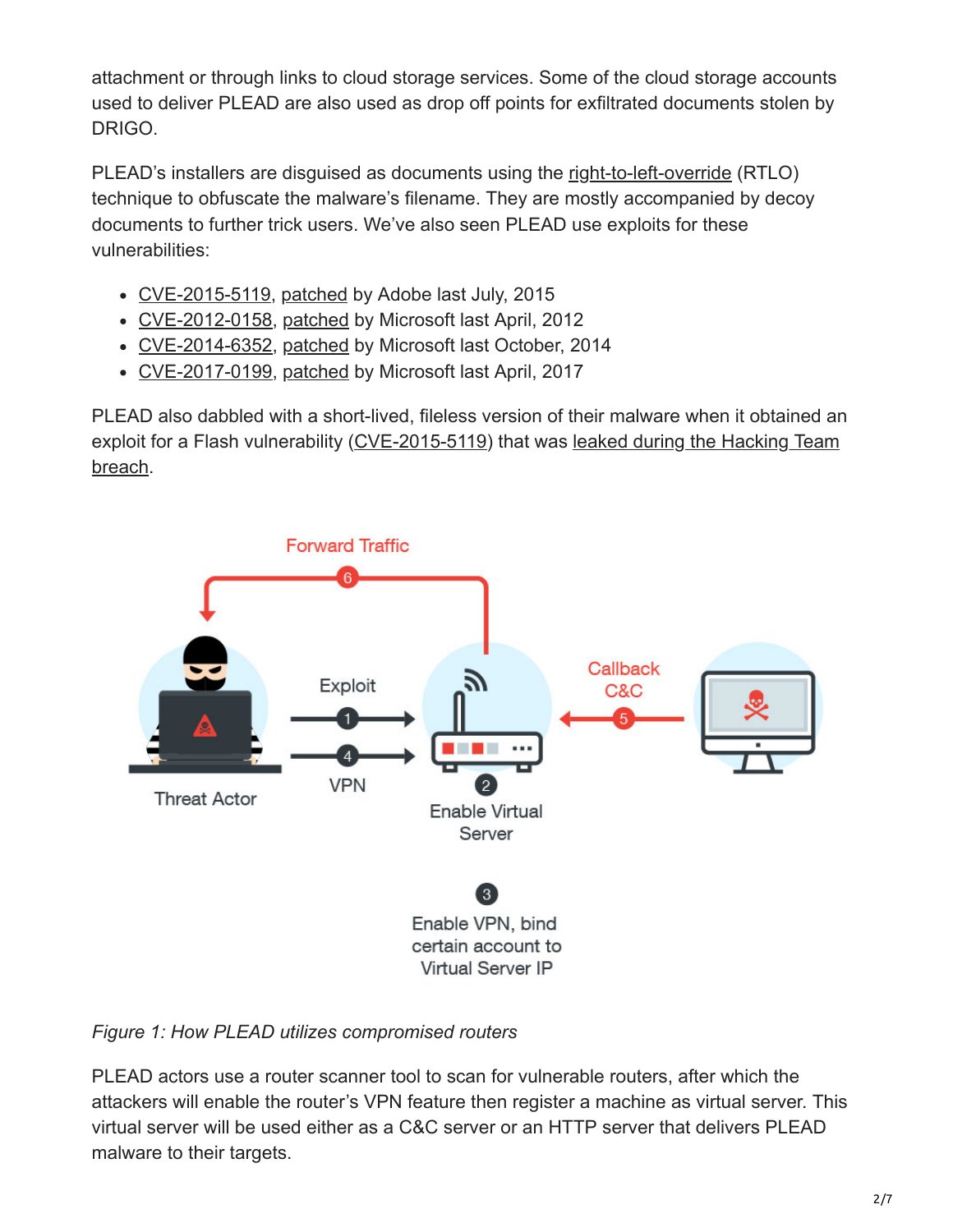PLEAD also uses CVE-2017-7269, a buffer overflow vulnerability Microsoft Internet [Information Services \(IIS\) 6.0 to compromise the victim's server. This is another way](http://blog.trendmicro.com/trendlabs-security-intelligence/iis-6-0-vulnerability-leads-code-execution/) for them to establish a new C&C or HTTP server.



*Figure 2: One of the methods PLEAD operators use to distribute their malware*

PLEAD's backdoor can:

- Harvest saved credentials from browsers and email clients like Outlook
- List drives, processes, open windows, and files
- Open remote Shell
- Upload target file
- Execute applications via *ShellExecute* API
- Delete target file

PLEAD also uses the document-targeting exfiltration tool DRIGO, which mainly searches the infected machine for documents. Each copy of DRIGO contains a refresh token tied to specific Gmail accounts used by the attackers, which are in turn linked to a Google Drive account. The stolen files are uploaded to these Google Drives, where the attackers can harvest them.

#### **Shrouded Crossbow**

This campaign, first observed in 2010, is believed to be operated by a well-funded group given how it appeared to have [purchased the source code of the BIFROST backdoor](http://blog.trendmicro.com/trendlabs-security-intelligence/new-targeted-attack-group-buys-bifrose-code-works-in-teams/), which the operators enhanced and created other tools from. Shrouded Crossbow targeted privatized agencies and government contractors as well as enterprises in the consumer electronics, computer, healthcare, and financial industries.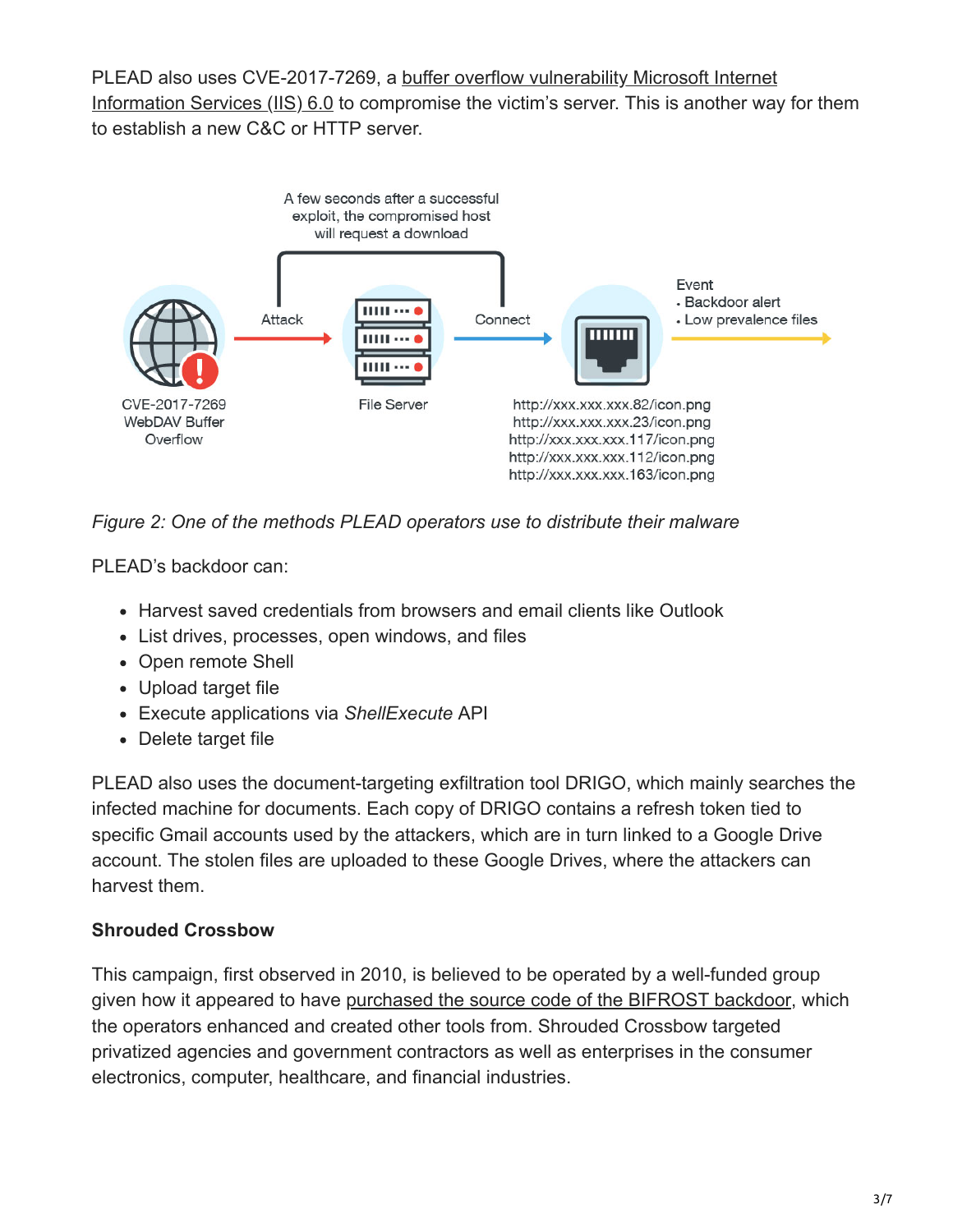Shrouded Crossbow employs three BIFROST-derived backdoors: BIFROSE, KIVARS, and XBOW. Like PLEAD, Shrouded Crossbow uses spear-phishing emails with backdoor-laden attachments that utilize the RTLO technique and accompanied by decoy documents.

BIFROSE, known for evading detection by communicating with its C&C servers via Tor protocol, also has [a version targeting UNIX-based operating systems](http://blog.trendmicro.com/trendlabs-security-intelligence/threat-actors-behind-shrouded-crossbow-creates-bifrose-for-unix/), which are usually used in servers, workstations, and mobile devices. KIVARS has less functionality than BIFROSE, but its modular structure made it easier to maintain. KIVARS enabled attackers to download and execute files, list drives, uninstall malware service, take screenshots, activate/deactivate [keylogger, show/hide active windows, and trigger mouse clicks and keyboard inputs. A 64-bit](http://blog.trendmicro.com/trendlabs-security-intelligence/kivars-with-venom-targeted-attacks-upgrade-with-64-bit-support/) version of KIVARS also emerged to keep pace with the popularity of 64-bit systems. XBOW's capabilities are derived from BIFROSE and KIVARS; Shrouded Crossbow gets its name from its unique mutex format.

# **Waterbear**

Waterbear has actually been operating for a long time. The campaign's name is based on its malware's capability to equip additional functions remotely.

Waterbear similarly employs a modular approach to its malware. A loader component executable will connect to the C&C server to download the main backdoor and load it in [memory. A later version of this malware appeared and used patched server applications as](http://blog.trendmicro.com/trendlabs-security-intelligence/attack-gains-foothold-against-east-asian-government-through-auto-start/) its loader component, while the main backdoor is either loaded from an encrypted file or downloaded from the C&C server.

The tactic it later adopted required prior knowledge of their targets' environment. It's possible attackers used Waterbear as a secondary payload to help maintain presence after gaining some levels of access into the targets' systems.

## **All Roads Lead to BlackTech**

Based on the use of the same C&C servers, the campaigns' coordinated efforts, and similarities in tools, techniques, and objectives, we can conclude that they are operated by the same group. It is not uncommon, for instance, for a group—especially a well-funded one —to split into teams and run multiple campaigns. While most of the campaigns' attacks are conducted separately, we've seen apparently joint operations conducted in phases that entail the work of different teams at each point in the infection chain.

*Use of the Same C&C Servers.* In several instances, we found the campaigns' malware communicating with the same C&C servers. In targeted attacks, C&C servers are typically not shared with other groups. Here are some of the C&C servers we found that are shared by the campaigns: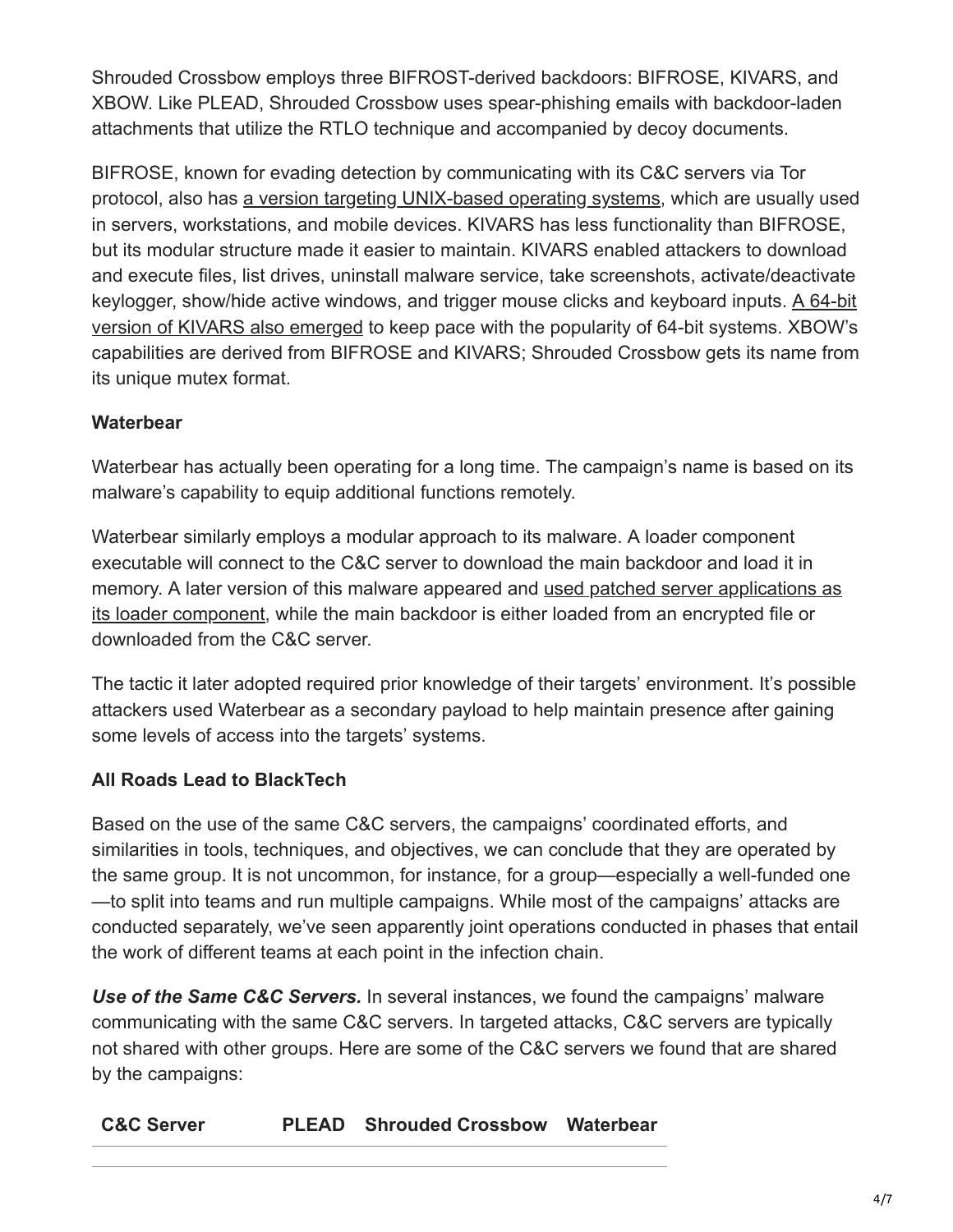| itaiwans[.]com         | Yes | No. | Yes |
|------------------------|-----|-----|-----|
| microsoftmse[.]com Yes |     | Yes | No. |
| 211[.]72[.]242[.]120   | Yes | Yes | No. |

*Table 1: C&C servers shared by PLEAD, Shrouded Crossbow, and Waterbear*

Additionally, the IP 211[.]72 [.]242[.]120 is one of the hosts for the domain microsoftmse[.]com, which has been used by several KIVARS variants.

*Joint Operations.* We also found incidents where the backdoors were used on the same targets. While it's possible for separate groups to attack at the same time, we can construe at they are at least working together:

|                            | <b>PLEAD</b>                          | <b>Shrouded Crossbow</b>                |
|----------------------------|---------------------------------------|-----------------------------------------|
| Samples from different     | Loader component named                | Loader component named after its        |
| groups using the same      | after its target, i.e. <i>{target</i> | target, i.e. {target name} exe or       |
| filename                   | name}.exe                             | {target name}64.exe                     |
| <b>Backdoors using the</b> | Connected to                          | Connected to                            |
| same C&C servers           | 211[.172].1242[.120:53                | 211[.]72[.]242[.]120:443                |
| <b>Timeline indicating</b> | Arrived two days after                | Established presence two years          |
| arrival order              | initial infection by SC               | prior, but re-infected at a recent time |

*Table 2: Incident where PLEAD and KIVARS attack the same target*

|                                                      | <b>PLEAD</b> | <b>Shrouded Crossbow Waterbear</b> |            |
|------------------------------------------------------|--------------|------------------------------------|------------|
| Samples found in same machine vmdks.exe cfbcitgx.dll |              |                                    | tpauto.dll |
| Timeline of infection                                | 3/16/2017    | 2/23/2017                          | 3/8/2017   |

*Table 3: Incidents where PLEAD, KIVARS, and Waterbear were used on the same target*

*Similarities between tools and techniques.* PLEAD and KIVARS, for instance, share the use of RTLO techniques to disguise their installers as documents. Both also use decoy documents to make the RTLO attack more convincing. Another similarity is the use of a small loader component to load encrypted backdoors into memory.

**Similar Objectives.** The ulterior motive of these campaigns is to steal important documents from their victims; initial recipients of their attacks are not always their primary target. For instance, we saw several decoy documents stolen by the attackers that are then used against another target. This indicates that document theft is most likely the first phase of an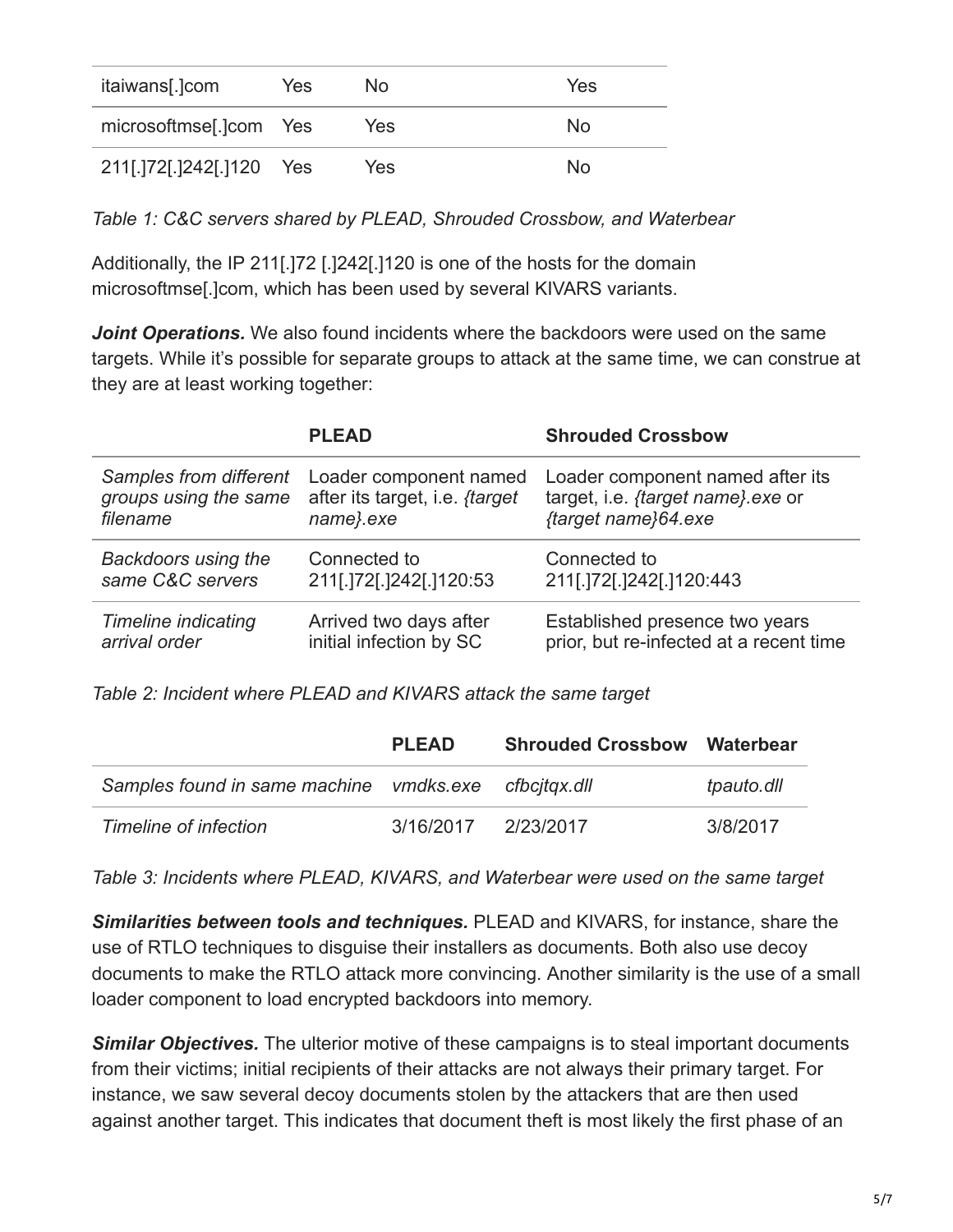attack chain against a victim with ties to the intended target. While PLEAD and KIVARS are most likely to be used in first phase attacks, Waterbear can be seen as a secondary backdoor installed after attackers have gained a certain level of privilege.

Based on the type of documents stolen by these campaigns, we can get a clearer view of who they're targeting and compromising, the purpose of their campaigns, and when they take place. Below are some of the categories or labels of the stolen documents:

- Address book
- Budget
- Business
- Contract
- Culture
- Defense
- Education
- Energy
- Foreign affairs
- Funding application
- Human affairs
- Internal affairs
- Laws
- Livelihood economy
- Meeting
- Official letter
- Password list
- Performance appraisal
- Physical culture
- Press release
- Public security
- Schedule

# **Enterprises Need to be Proactive**

PLEAD, Shrouded Crossbow, and Waterbear are still actively mounting their campaigns against its targets, which is why organizations must proactively secure their perimeter.

IT/system administrators and information security professionals can consider making a checklist of what to look out for in the network for any signs of anomalies and suspicious behavior that can indicate intrusions. Adopting [best practices](https://www.trendmicro.com/vinfo/tmr/?/us/security/news/cyber-attacks/form-strategies-based-on-these-targeted-attack-stages) and employing multilayered security mechanisms and [strategies against targeted attacks](http://blog.trendmicro.com/trendlabs-security-intelligence/four-steps-to-an-effective-targeted-attack-response/) are also recommended. [Network traffic analysis](https://www.trendmicro.com/vinfo/tmr/?/us/security/news/cyber-attacks/network-traffic-analysis-can-stop-targeted-attacks), [deployment of firewalls](https://www.trendmicro.com/vinfo/tmr/?/us/security/news/cyber-attacks/backdoors-what-they-are-and-how-to-defend-networks-against-them) and intrusion detection and prevention systems, [network segmentation](http://blog.trendmicro.com/trendlabs-security-intelligence/identifying-and-dividing-networks-and-users/), and [data categorization](http://blog.trendmicro.com/trendlabs-security-intelligence/identifying-and-dividing-networks-and-users/) are just some of them.